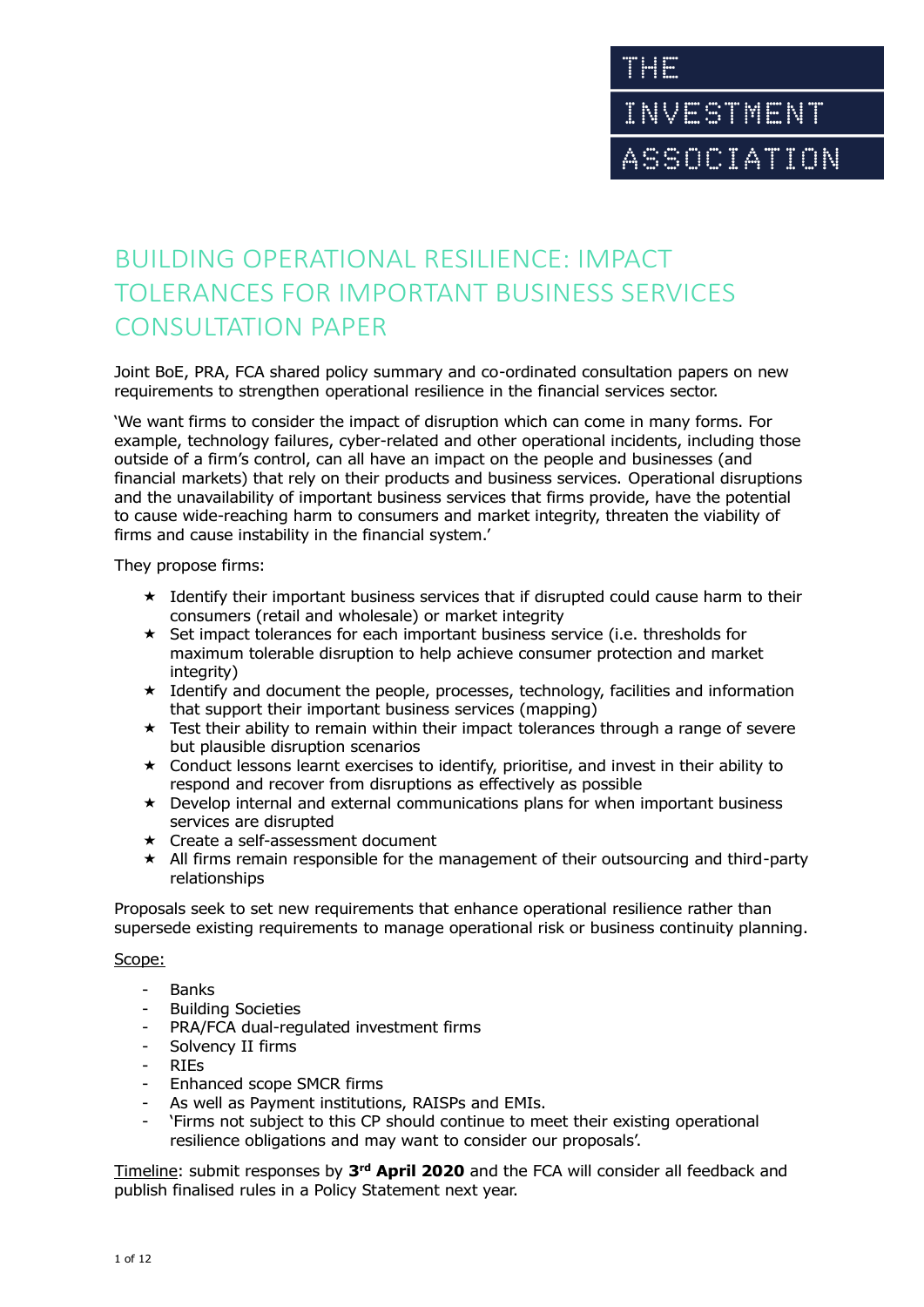- Firms will have three years to remain within their impact tolerances after the rules come into effect
- H2 2020: final rules
- 2021: rules take effect and beginning of transitional period
- 2024: firms to remain within impact tolerances (or as soon as reasonably practicable)

Four example types of firms from different financial services sectors were chosen to illustrate their points and how they would apply to different types of firms:

- Firm A: Dual-regulated high street bank
- Firm B: Enhanced scope SMCR firm that provides wealth management services with a digital-first operating model with retail and institutional consumers. These consumers rely on the investment, transaction and administration services provided through its online platform.
- Firm C: Firm that provides custodian services to small and medium sized asset managers globally. Services include safekeeping of assets, settlements, collections and foreign exchange payments.
- Firm D: Insurer with 350 employees providing life, motor, home and pet insurance.

The emphasis throughout is to apply these proposals in a proportionate way, accounting for differences in size, role and impact on consumers and market integrity if services are disrupted.

- 'Expect that the number of important business services offered by a firm will be proportionate to its role and size. Firms' mapping exercises would also be scaled according to this, with less complex firms likely to have simpler and fewer important business services to map.'

### **IMPORTANT BUSINESS SERVICES**

Feedback received in regard to the initial DP -

- $\circ$  Generally supported focus on continuity of business services better customer outcomes and a way of breaking down silos
	- However concern raised that in some circumstances taking the system (and therefore the business service) off line might be the safest and most effective immediate response to an event, and in some severely disruptive events it would not be possible to achieve continuity of supply.
- o Concern that for larger organisations with more complex business models and supplier relationships, identifying and mapping their business services and accountabilities could be complex, time-consuming, disruptive and disproportionately expensive
- o Overlaps with OCIR arrangements
- $\circ$  Asked for more detail on how organisations should identify business services and their most important business services. Additionally, whether organisations would be expected to restructure themselves to create discrete operational business service units.

#### FCA proposals:

- Propose to use the business services approach as a way for firms to build their operational resilience – firms required to identify their important business services
- Agree that in some circumstances taking the systems/business service off-line might be the safest and most effective immediate response to the event. Expect firms to take this into account as part of their scenario testing.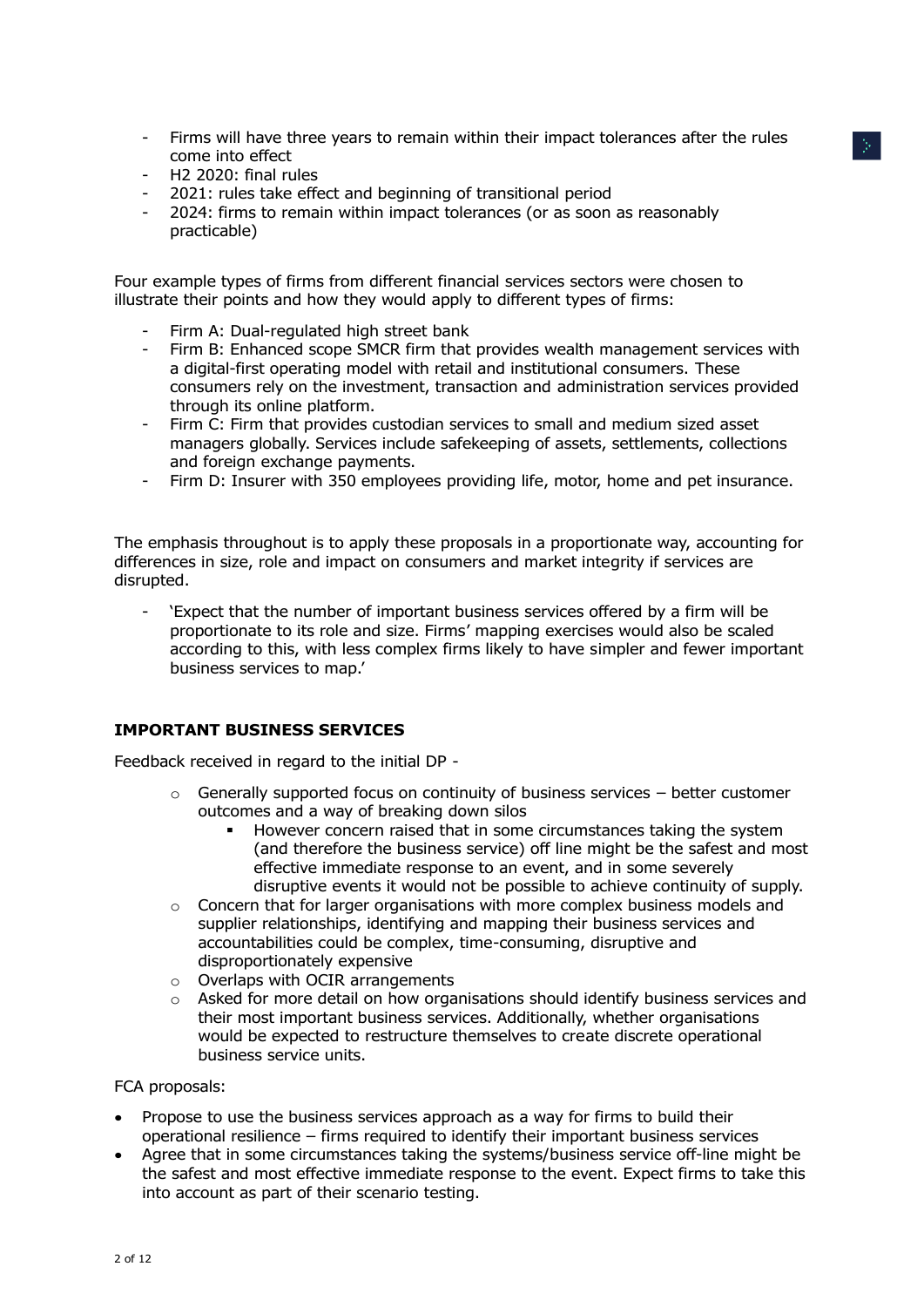- Believe that focussing on the possible impact of disruption to business services and on identifying and continuing the supply of important business services, should help boards and senior managers make better-informed strategic, operational and investment decisions. This should include oversight of third parties.
- Propose that firms should identify their **important business services at least once a year**. Firms should also do so whenever there is a material change to their business or the environment in which they operate e.g. providing additional new services or a change in the market has led to the firm providing services to a significantly larger number of consumers or affecting the vulnerability of its existing consumers

#### Identifying important business services

FCA are not proposing to publish a taxonomy of business services, but rather agree with industry feedback that firms are best placed to identify their important business services.

- Suggests firms consider important business services to be services that, if disrupted, would be most likely to cause intolerable levels of harm to consumers or market integrity.
- An important business service should be:
	- $\circ$  Clearly identifiable as a separate service and not a collection of services
	- $\circ$  Users of the service should be identifiable so that impacts of disruption are clear e.g. retail consumers, business consumers or market participants
- A consideration of those potentially affected by disruption to the service
	- Nature of consumer base, including vulnerable consumers
		- Ability of consumers to obtain the service from other providers
		- Time criticality for consumers receiving the service
		- The size of the consumer base to which the service is provided
		- Sensitivity of data held in the instance of a breach
	- $\circ$  A consideration of impact on the firm itself, where this could cause consumer harm or harm to market integrity
		- Impact on the firm's financial position and potential to threaten the firm's viability
		- **•** Potential to cause reputational damage
		- Potential to cause legal or regulatory censure
		- Level of inherent conduct and market risk
	- $\circ$  A consideration of the impact on the UK financial system
		- The firm's potential to impact the soundness, stability or resilience of the UK financial system
		- Potential to cause knock-on effects for other market participants
		- Importance of that service to the UK financial system which may include market share, sensitive consumers and consumer concentration

FIRM B: identifies administration of investments as one of its important business services as disruption to this could potentially harm market integrity due to the aggregate value of assets it administers. Firm B also considers such an event could cause it to suffer increased operational costs, loss of revenue and reputational damage. The regulated firms which rely on the services provided through Firm B's online platform would also need to take account of the risk of harm to the underlying consumers.

### **IMPACT TOLERANCES**

Feedback received in regard to the initial DP -

- $\circ$  Most supported setting impact tolerances and that this would increase boardlevel engagement
- $\circ$  Mixed views about whether the supervisory authorities should set impact tolerances for firms or whether these should be set by firms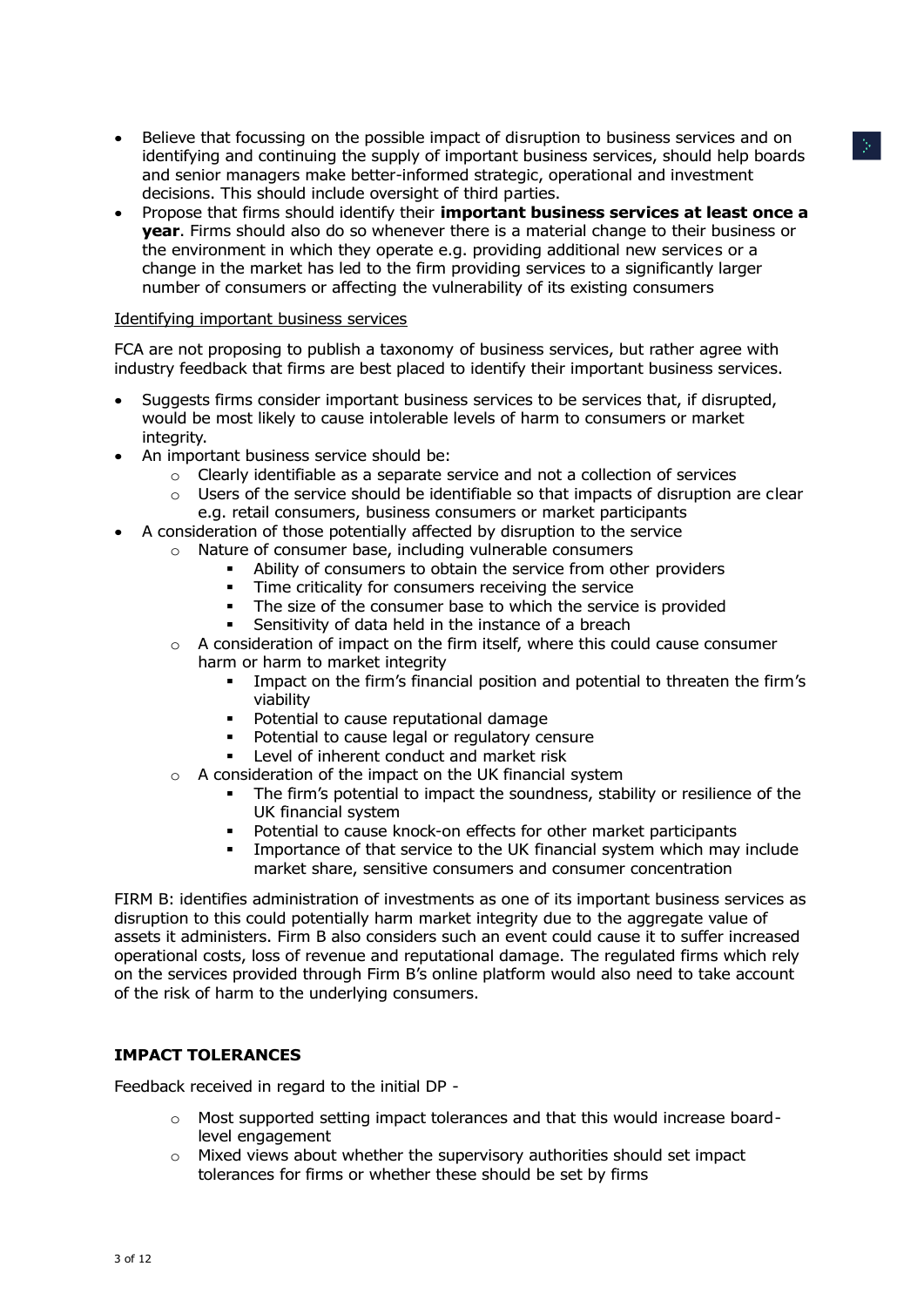$\circ$  Respondents also asked us to clarify the difference between an impact tolerance and business impact assessment and recovery time objectives (RTOs)

## FCA PROPOSALS

- Propose that firms should set their impact tolerances at the first point at which a disruption to an important business service would cause intolerable levels of harm to consumers or market integrity. They consider that firms are best placed to determine the point at which to set their impact tolerances.
- Setting impact tolerances is intended to change the mindset of boards and senior management away from traditional risk management towards accepting that disruption to business services is inevitable and needs to be actively managed.
- Impact tolerance: maximum tolerable level of disruption to an important business service with specific outcomes and metrics to measure this
	- $\circ$  Require firms to know their maximum tolerable duration
	- $\circ$  Also understand other metrics may be of relevance e.g. volume of disruption, measure of data integrity.
- When setting tolerances, firms should consider different times of the day, different points in the year or broader factors which may lead to activity within the important business service significantly increasing. This ensures that the firm's impact tolerance applies in peak times as well as under normal circumstances.
- In determining the harms that can be caused to consumers and/or market integrity, proposing that firms consider:
	- o Number and types (such as vulnerability) of consumers adversely affected and nature of impact
	- o Financial loss to consumers
	- $\circ$  Financial loss to the firm where this could harm the firm's consumers, the soundness, stability or resilience of the UK financial system or the orderly operation of the financial markets
	- $\circ$  The level of reputational damage where this could harm the firm's consumers, the soundness, stability or resilience of the UK financial system or the orderly operation of the financial markets
	- o Impacts to market or consumer confidence
	- $\circ$  The spread of risks to their other business services, firms or the UK financial system
	- o Loss of functionality or access for consumers
	- $\circ$  Any loss of confidentiality, integrity or availability of data
- They propose that firms **set and review their impact tolerances at least once a year**. Firms should also do so whenever there is a material change to their business or the environment in which they operate.

Proposed expectations:

- 'Firms should use impact tolerances as a planning tool and should assure themselves they are able to remain within them in severe but plausible scenarios'
	- $\circ$  Emphasis is on preparing for 'severe but plausible' scenarios rather than every possible scenario
- **Dual-regulated firms:** expected to set and manage up to 2 impact tolerances for each of their important business services
	- $\circ$  Set 1 impact tolerance at the first point at which there is an intolerable level of harm to consumers or market integrity and another tolerance at the first point at which financial stability is put at risk and for the PRA's purposes a firm's safety and soundness or policyholder protection is impacted.
- **FCA solo-regulated firms:** expected to set 1 impact tolerance for each of their important business services by having regard to the potential harm posed to consumers, market integrity and, where appropriate, financial stability
	- $\circ$  Need to assess if they have adequate financial resources to address potential harm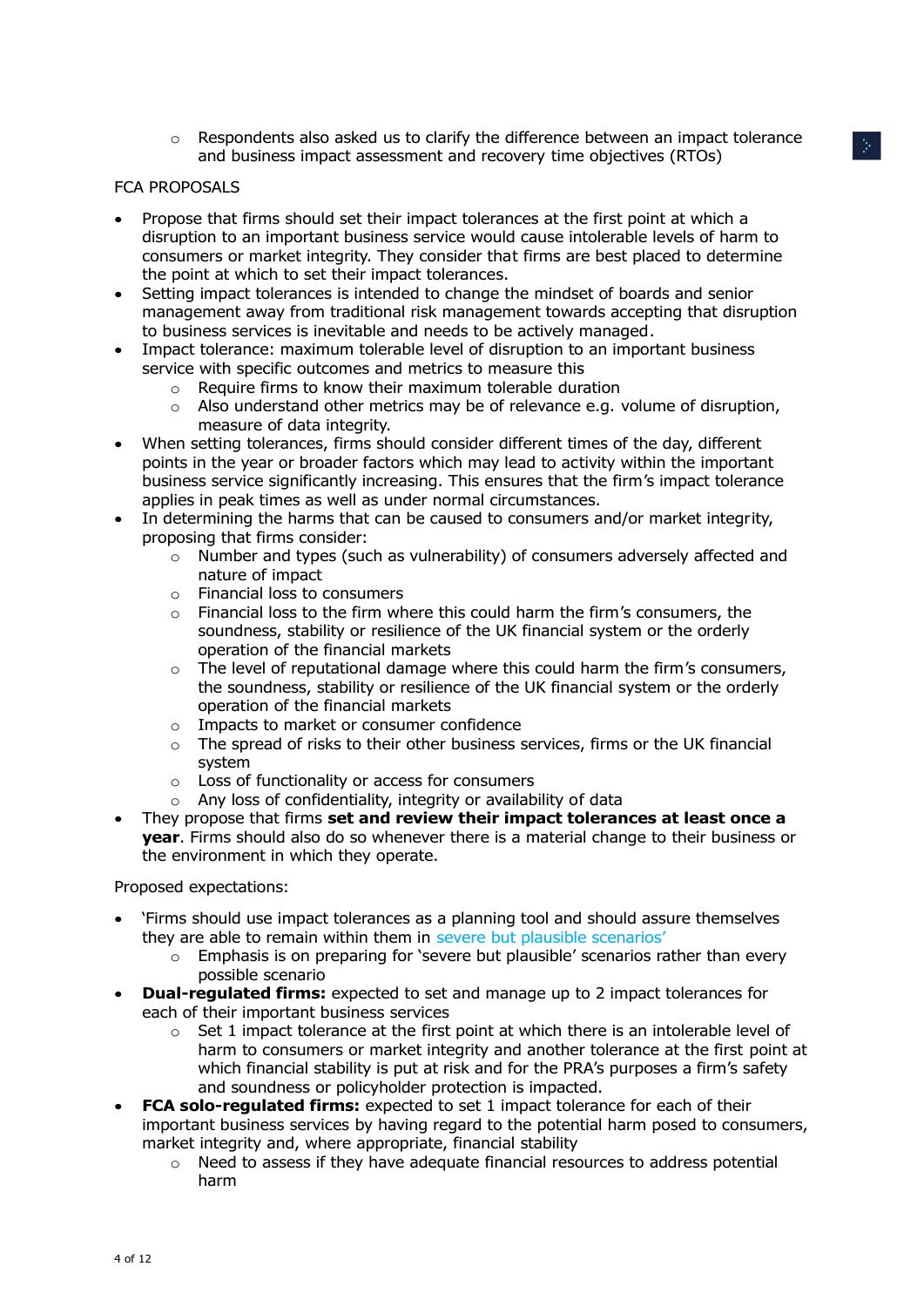- $\circ$  Some firms may conclude that there is no level of disruption to an important business service which would impact market integrity
- Consider that both dual and solo-regulated firms are best placed to decide how to manage their impact tolerances, but expect their methodology and description of potential of harm to be clear.

Propose that firms must be able to remain within their impact tolerances as soon as reasonably practicable, but no later than **3 years**, after the rules come into effect.

FIRM B: identifies that the delivery of investment administration could be disrupted causing harm to consumers. Firm B sets an impact tolerance of 8 hours for the administration of investments proportionate to the size of its market share, the nature of its consumer base and with regard to the time-criticality in ensuring this service is available.

## **MAPPING**

- Firms will need to identify and document the people, processes, technology, facilities and information (resources) necessary to deliver each of a firm's **important** business services
- Expect firms to ensure mapping is complete, accurate, documented and signed-off at an appropriate level by management
- $\bullet$  Mapping should allow firms to:
	- o **identify vulnerabilities and remedy these as appropriate** e.g. lack of substitutability, high complexity, single points of failure, concentration risk, dependencies on third-parties and matters outside of a firm's control e.g. power failures
	- o **enable firms to conduct scenario testing** so they understand the full implications of scenarios
- Want firms to 'develop their own methodology that best fits their business, and to document their mapping in a way that is proportionate to their size, scale and complexity' e.g. via a tool, application or database and use methods such as process mapping, transaction life cycle documentation and consumer journeys.

FIRM B: mapping complex due to the number of interconnecting systems and technology which support the platform service (s), some of which are outsourced to third party providers. Firm B reviews its reliance on third party service providers and engages with counterparties to understand their risk controls and resilience considerations. Firm B has staff supporting its platform 24/7 and has associated issues of under resourcing, high staff turnover and a reliance on manual processing. While these have limited impact on day-today continuity of the platform service, Firm B identifies that these could weaken the firm's operational resilience if critical events occur.

### **SCENARIO TESTING**

- Testing firms' ability to remain within their impact tolerances for each of their important business services in the event of a severe but plausible disruption of its operations.
- In carrying out the scenario testing, firms should identify an appropriate range of adverse circumstances varying in nature, severity and duration relevant to its business and risk profile. They should then consider the risks to delivery of the firm's important business services in those circumstances.
	- Taking the systems and therefore the business service off-line might be the safest and most effective immediate response to the event
	- o Firms should consider whether a partial resumption, or the delivery of an alternative service, would mitigate impact even if their tolerance is breached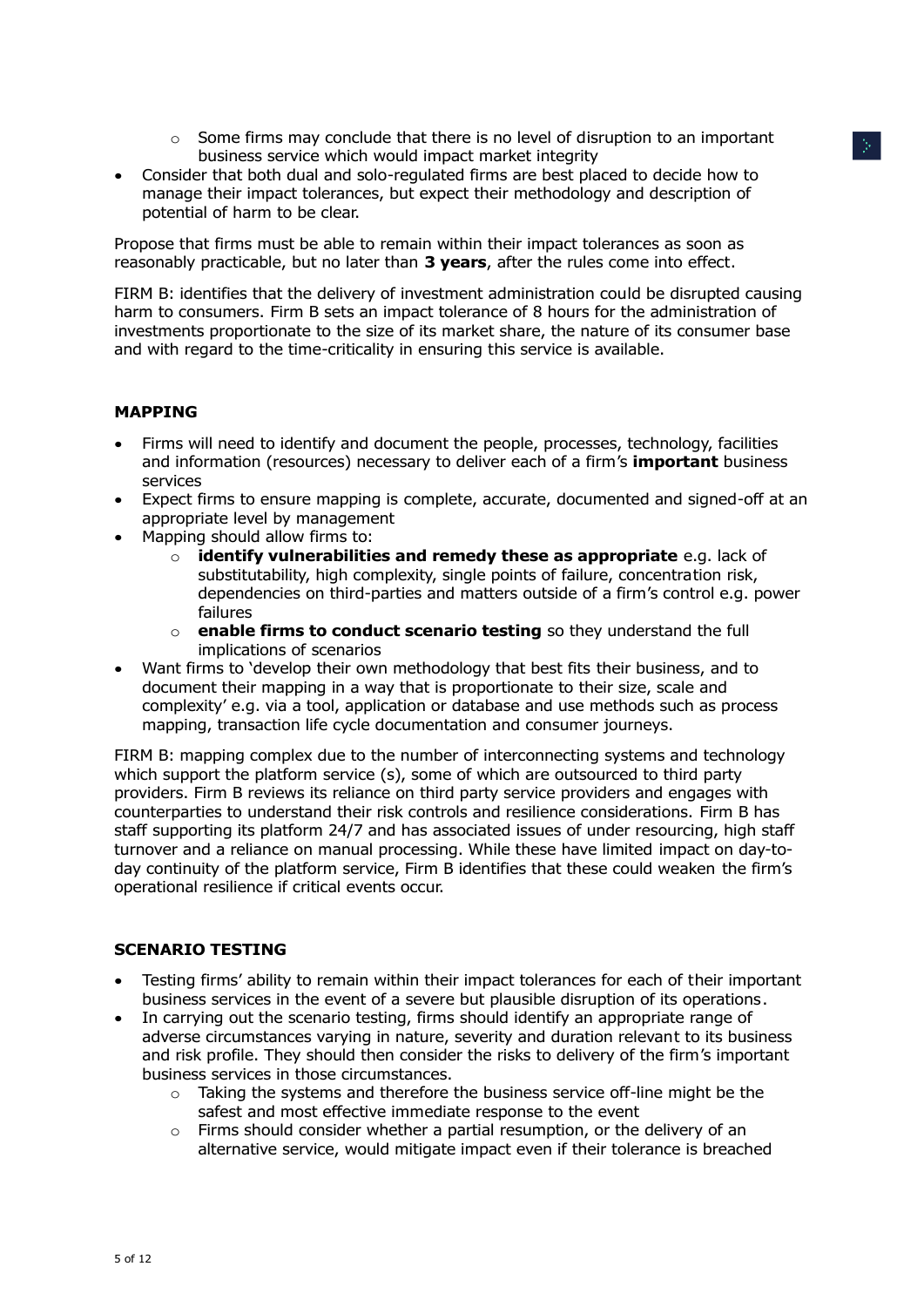- Understanding the circumstances under which it is not possible to stay within an impact tolerance for a particular important business service will provide crucial information for firms  $\rightarrow$  help them identify resilience gaps and address these
- Consider that firms are best placed to determine the scenarios used for testing
	- $\circ$  Could consider previous incidents or near misses within their organisation, across the financial sector and in other sectors and jurisdictions
	- o Firms could also consider horizon risks e.g. evolving cyber threat, technological developments and business model changes
- Firms should be able to explain the level of resilience they have built by justifying the severity of scenarios in which they would be able to resume the delivery of an important business service within their impact tolerances
- To cover a range of severe but plausible scenarios, firms could use an incremental process e.g.:
	- o Start by assuming disruption to the resources key to the delivery of important business services
	- $\circ$  Increase severity by assuming simultaneous disruptions to key resources of their important business services or by resources being unavailable for longer time periods
- Firms should ensure that testing considers **realistic timelines** e.g. time required for data analysis and decision making and should develop as the firm learns from previous testing
- They propose the following scenario factors as guidance for firms to consider when testing:
	- $\circ$  Corruption, deletion or manipulation of data critical to the delivery of important business services
	- o Unavailability of facilities or key people
	- o Unavailability of third part services which are critical to the delivery of important business services
	- $\circ$  Disruption to other market participants
	- $\circ$  Loss or reduced provision of technology underpinning the delivery of important business services
- Firms should develop a testing plan that details how they will gain assurance that they can remain within impact tolerances. The plan should consider:
	- $\circ$  The type of scenario testing e.g. whether it is paper-based, simulations or livesystems
	- $\circ$  The scenarios for which the firm expects to be able to remain within their impact tolerances and which ones they may not
	- The number of important business services tested
	- $\circ$  Testing the availability and integrity of resources. A business service that is available but has compromised integrity is not remaining within the impact tolerance e.g. if a firm resumed service to remain within an impact tolerance when the firm knew there was a significant risk of spreading a computer virus.
	- o How communication strategies can be used to act quickly and effectively to reduce disruption by providing clear, timely and relevant information
- Firms should conduct **lessons learned exercises** –encouraging continuous improvements to operational resilience as requires firms to learn from experience as their operations and technology changes and their approach matures over time.
- Deficiencies identified through scenario testing or through practical experience should be addressed as a matter of priority

FIRM B: engages with its business consumers and counterparties to carry out end to end tests for particular services involving all relevant parties. These tests indicate some resilience gaps when faced with a severe but plausible scenario. To address these, Firm B investments in further back-up IT systems, staff training and reduced reliance on manual processes in operational areas as well as investing in monitoring and early detection of potential data loss issues.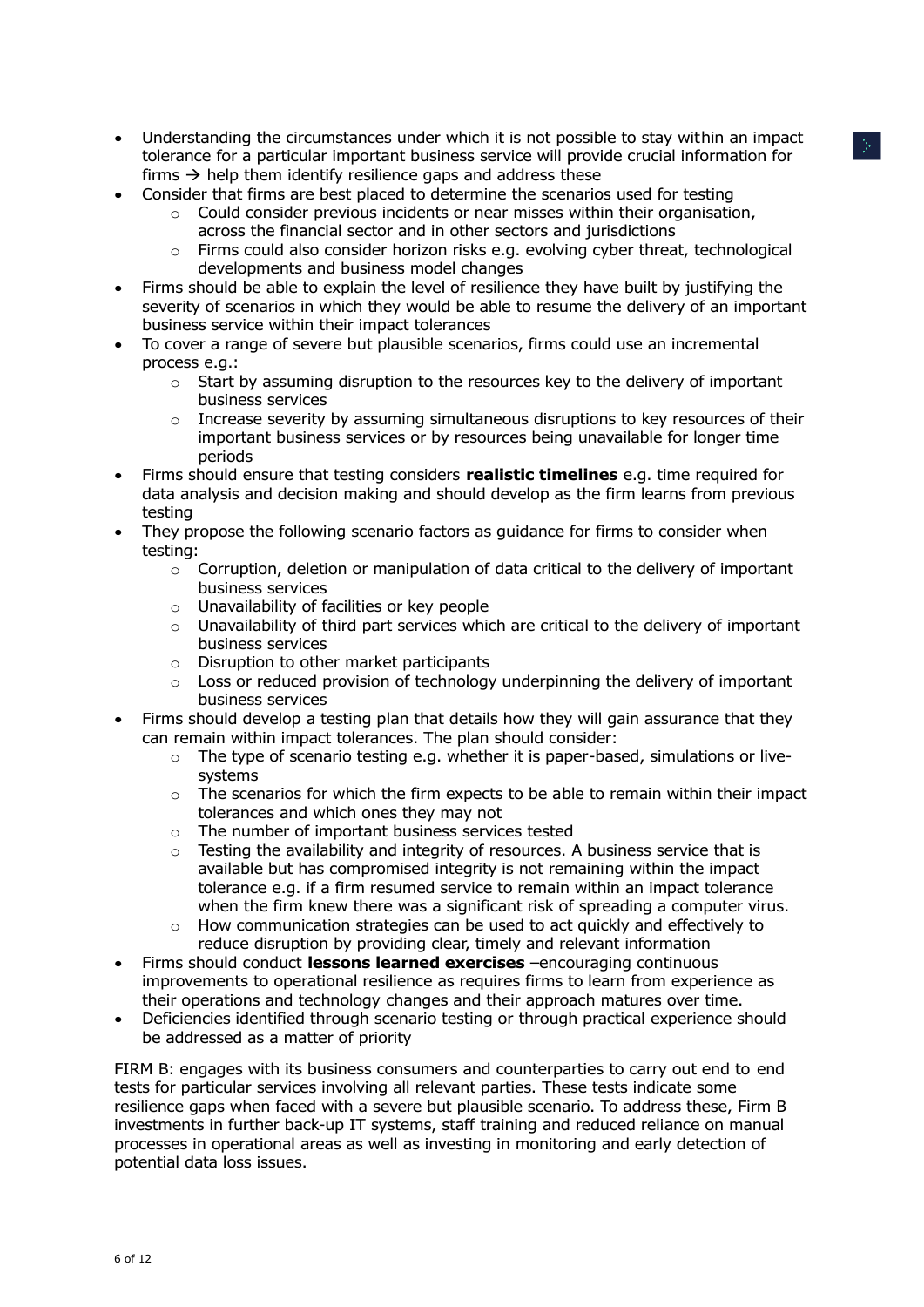## **COMMUNICATIONS**

- Propose that firms should have **internal and external communication strategies** in place – help them to act quickly and effectively to reduce the harm caused by operational disruptions (need to be clear, timely and relevant)
	- $\circ$  Firms' internal communication plans: escalation paths they would use to manage communications during an incident, and identify the appropriate decision makers e.g. address how to contact key individuals, operational staff suppliers and the appropriate regulators
	- $\circ$  External communication plans: firms should consider in advance of disruption how they would provide important warnings or advice quickly to consumers and other stakeholders. This includes where there is no direct line of communication.
- As guidance, propose that firms should also use effective communications to gather information about the cause, extent and impact of operational incidents.

# **GOVERNANCE**

Senior manager expectations under SMCR:

- SMF24 required to have responsibility for managing the internal operations or technology of the firm or of a part of the firm e.g. responsible for:
	- o Cybersecurity
	- o Business continuity
	- o Information technology
	- o Internal operations
	- $\circ$  Operational continuity, resilience and strategy
	- o Outsourcing, procurement and vendor management
	- o Management of services shared with other group members
- Where firms do not have an individual performing the SMF24 function, it will be for the firm to determine the most appropriate individuals within the firm who is accountable for operational resilience.
- Irrespective of firm size or complexity, FCA expect clarity on who is responsible for what within a firm, including for operational resilience.

Board expectations:

- Expect boards/equivalent management body to have appropriate management information available to them to inform decision making
- Individual board members will not necessarily be required to be technical experts on operational resilience but should, collectively, have adequate knowledge, skills and expertise to provide constructive challenge to senior management as part of their oversight responsibilities in relation to operational resilience. E.g. boards should be able to evidence that they are satisfied with the:
	- o Identification of important business services
	- $\circ$  Mapping
	- $\circ$  Setting impact tolerances and ability to remain within these

## **SELF-ASSESSMENT**

- Important for firms to be able to demonstrate to the relevant supervisory authority that they are meeting their responsibilities in respect of operational resilience – propose that firms should create a self-assessment including:
	- o The firm's important business services
	- $\circ$  The impact tolerances set for these important business services
	- o The firm's approach to mapping, including how the firm has identified its resources and how it has used mapping to identify vulnerabilities and support scenario testing
	- $\circ$  The firm's strategy for testing its ability to deliver important business services within impact tolerances through severe but plausible scenarios, including a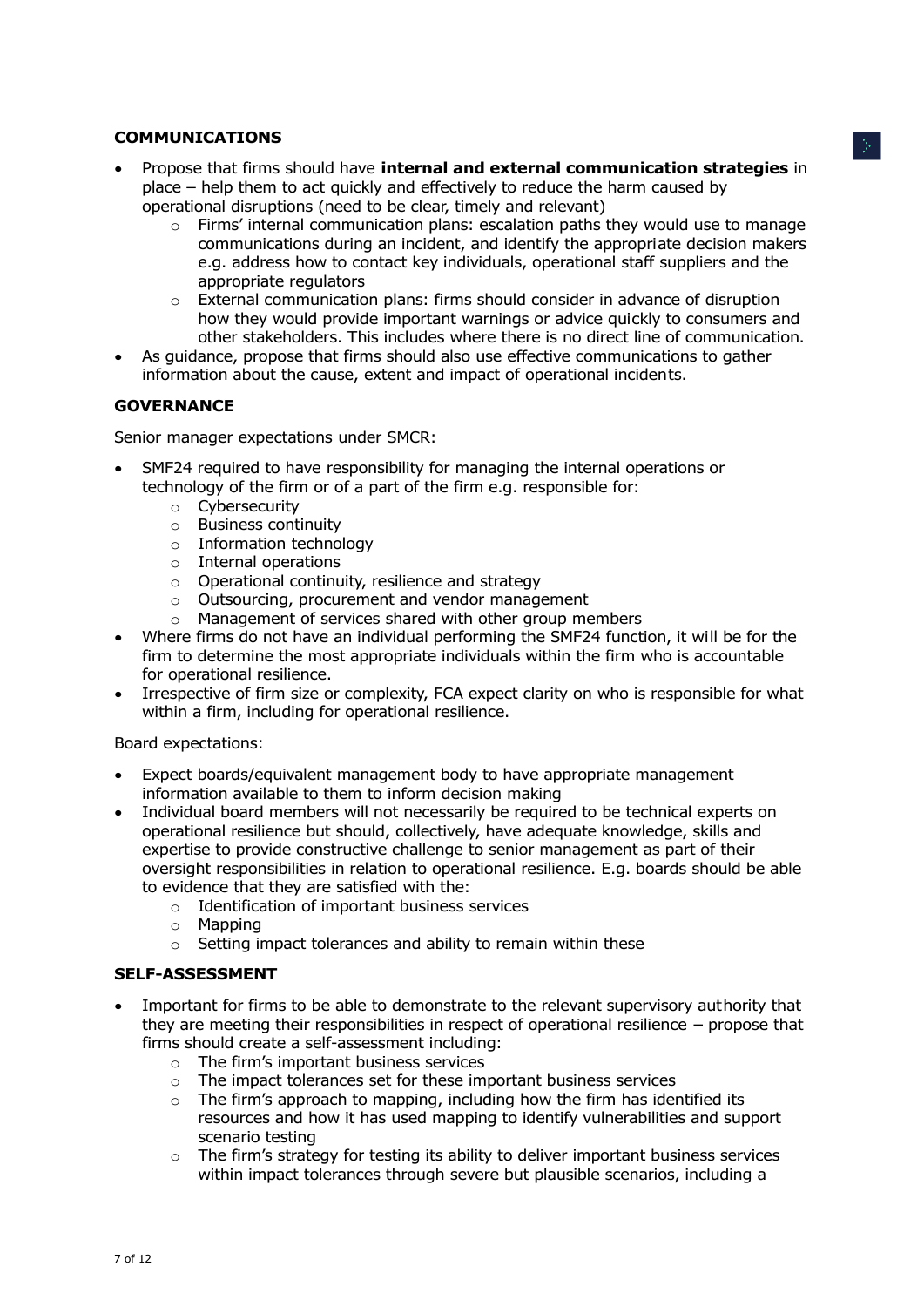description of the scenarios used, the types of testing undertaken and the scenarios under which firms could not remain within their impact tolerances

- $\circ$  An identification of the vulnerabilities that threaten the firm's ability to deliver its important business services within impact tolerances, including the actions taken or planner, and justifications for their completion time
- o The firm's lessons learned exercise
- $\circ$  The methodologies used to undertake the above activities
- Propose that **boards review and approve the self-assessment document regularly** and also when changes occur that have a clear impact on the firm's operational resilience e.g. structural changes to the firm, rapid expansion, poor trading or entry into new markets
- NOT intending to place a requirement on firms to periodically submit the selfassessment document. Instead, propose that it be sent to us when requested or made available for inspection as part of firm engagement.

# **OUTSOURCING AND THIRD PARTY SERVICE PROVISION**

- Expect firms to have a comprehensive understanding and mapping of the resources that support their business services. This includes those outsourced and third-party services over which the firm may not have any direct control. Also expect firms to be able to identify and document the resources that support their important business services.
- **Firms retain full responsibility** for the delivery of the regulated services of the third parties that lie outside the regulatory perimeter, including any dependency on the third party service provider.
- Not proposing changes to the FCA's Handbook rules and guidance on outsourcing or third-party service provision:
	- o Principle 3 in our Principles for Business (PRIN) sourcebook
	- o Senior Management arrangements
	- $\circ$  SYSC sourcebook particularly SYSC 8 and 13
	- o MiFID  $2 \rightarrow M2G$
- Existing requirements and guidance include appropriately identifying and managing the associated operational risks throughout the life-span of third party arrangements from inception and on-boarding, through business as usual operation and exit arrangements.
- View the provision of cloud services to regulated firms as a form of outsourcing.
	- Firms should be able to assess the impact of these providers on their operational resilience e.g. how cloud service provision affects the assessment of a firm's important business services' operational resilience
	- $\circ$  Domestic guidance and ESA guidelines on cloud outsourcing should be interpreted in a manner proportionate to the size, structure and operational environment of the firm as well as the nature, scale and complexity of its activities
- It is possible to have a key third party service provider relationship that may not be classified as outsourcing e.g. other arrangements between firms and FMIs or strategic partnerships with non-financial third parties  $\rightarrow$  still important that firms identify and manage associated operational risks
- FCA engages with all three ESAs relating to supervision of EU financial markets (EBA, EIOPA and ESMA) – comply with their approach to outsourcing
	- $\circ$  2017 EBA cloud outsourcing quidelines
	- o 2019 EBA finalised guidelines on outsourcing

## **EBA 'register of outsourcing'**

- EBA guidelines on outsourcing provide that those firms subject to the guidelines should maintain a 'register of outsourcing'.
- Intend to explore the EBA 'register of outsourcing' concept more broadly at the domestic level using existing SYSC guidance
- FCA want to have consistent analytical capability on the amount and type of outsourcing that firms are undertaking, and the risks that it may present to the FCA's objectives, including resilience, concentration and competition risks.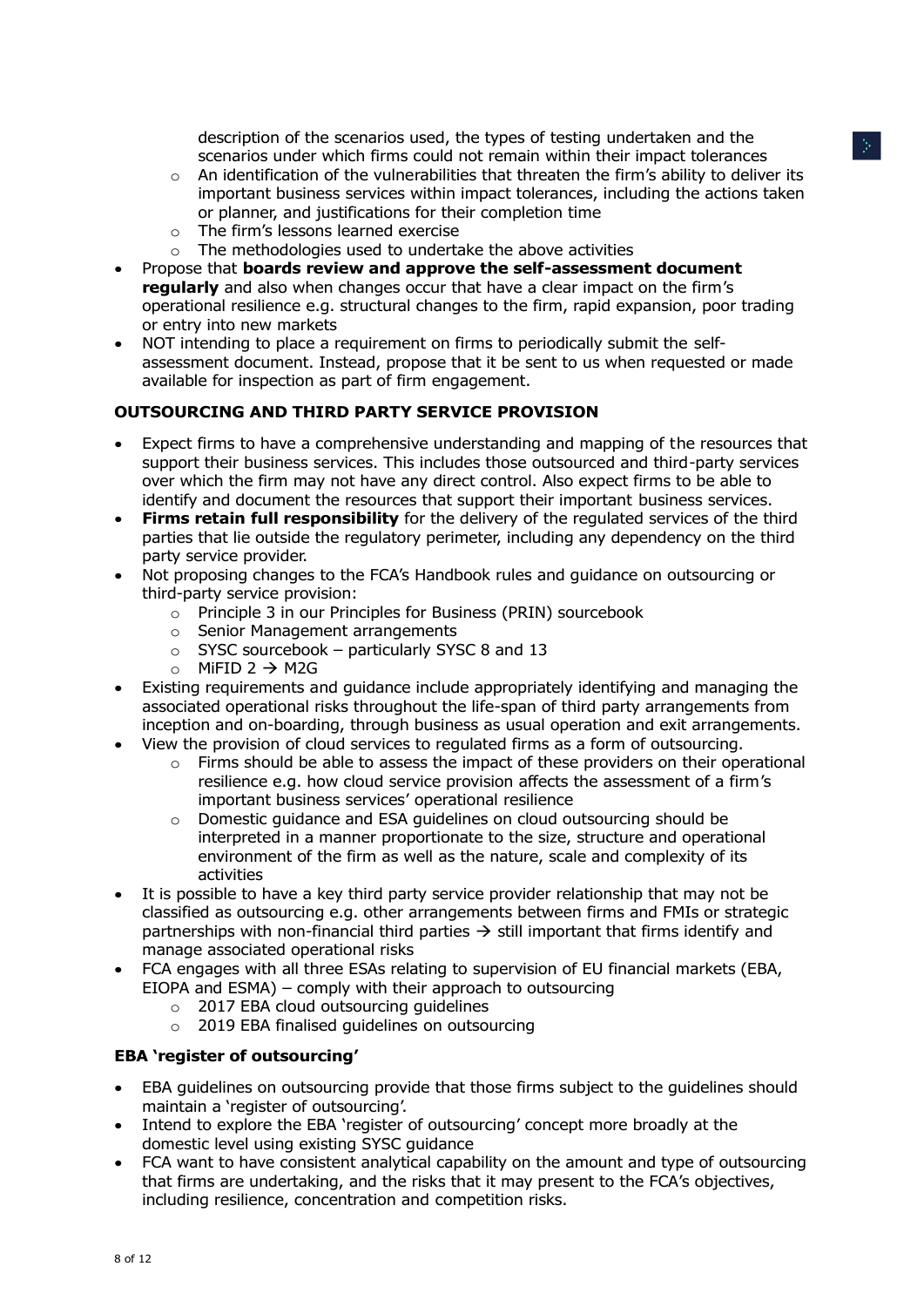$\bullet$  This would be a step-change in our oversight of outsourcing  $-$  if progressed, would undertake a formal consultation and seek to ensure that our approach is coordinated with any proposals that the PRA may take.

## **FCA FG16/5: Guidance for firms outsourcing to the 'cloud' and other third party IT services**

- 2016 published guidance to clarify the requirements for all FCA authorised firms when outsourcing to the cloud and other third party IT services. Since publishing FG16/5, the EBA has finalised its own outsourcing cloud recommendations. In complying with the EBA cloud recommendations, the FCA altered the scope of its own FG16/5 guidance so that firms subject to the EBA recommendations do not have to follow both.
- FCA have taken a similar approach to the EBA's recently finalised outsourcing guidelines so that firms subject to the new EBA guidelines on outsourcing do not also need to follow the FCA's FG16/5.

# **COST BENEFIT ANALYSIS** (extensive – 15pages)

FSMA, as amended by the Financial Services Act 2012 and including as applied by the Payment Services Regulations 2017 requires regulators to publish a CBA of proposed rules

- Proposed new rules and guidance build on existing regulatory frameworks
- Asked 1,562 firms to estimate the costs and benefits of implementing and operating the proposed policy framework relative to their firm
- Drew randomised samples from each of the large, medium and small firm populations
- Assessed the one-off and ongoing/annual costs arising from each of the elements of the proposed framework including compliance costs
- Implementation costs:
	- $\circ$  Time and resources spent by firms familiarising themselves with the proposals and performing a gap analysis to identify necessary changes as a result. Would expect these costs to be a one-off and reasonably small in comparison to other costs arising from these proposals.
	- $\circ$  Firms are expected to invest resources in people, processes, technology, facilities and information to ensure continuity, quick recoverability of their business services and contingency plans.
	- $\circ$  Firms expected to change/revise their internal processes may incur recruitment costs
- IT costs
	- $\circ$  Acknowledge that some firms will need to make adjustments to their IT systems e.g. adjust for enhancing monitoring
	- o Investment in cybersecurity defences
	- $\circ$  Ongoing maintenance costs that would require firms to stay within the impact tolerances. FCA do not think that firms will need to have a significant upgrade of their IT systems on an ongoing basis, over and above the existing maintenance.
	- $\circ$  Costs relating to purchase/renting of hardware, staff, project management, programming, design and analysis
	- $\circ$  FCA expect the one-off IT costs faced by large firms to average £347.8k, medium firms to average £127.5k and by PI/RAISP/EMI firms to average £12.9k. Ongoing annual costs should be less than the one-off costs but still to be significant.
- Training costs
	- $\circ$  Expect firms to incur training costs to ensure that the policy framework is implemented, maintained, revised and tested on an ongoing basis.
	- Expect one-off training costs faced by large firms to average  $£69.7k$ , medium firms to average £16.7k and by PI/RAISP/EMI firms to average £5k. Ongoing annual costs should be less than the one-off costs but still to be significant.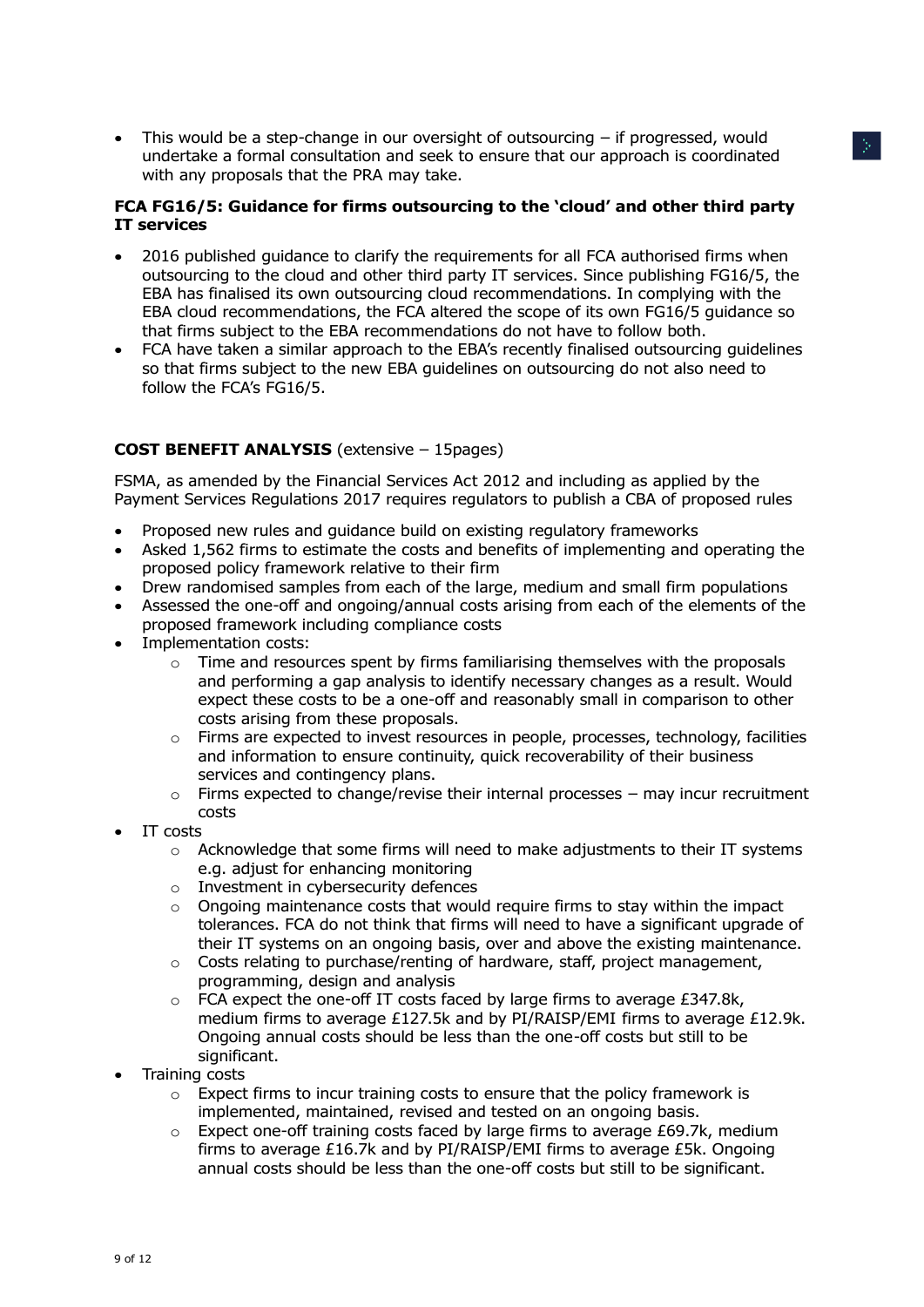- $\circ$  For firms who do not have in house training available, they would incur the costs of purchasing training courses from external providers.
- Indirect impacts
	- o Acknowledge that increased compliance costs will increase firms' operating costs
	- o May be additional costs for retail and wholesale consumers as they may be subject to price increases if firms seek to pass on the costs
	- o Increased compliance costs could have indirect effects on the market e.g. increased barriers to entry and expansion and possibly have an impact on innovation, competition and choice for consumers
	- o Based on estimating costs provided by firms, consider that these additional costs are likely to be manageable for firms as 'the overall increase in costs per firm is modest and is proportional to a firm's size' and do not expect these proposals to impact innovation, prices across the sectors or to act as a significant barrier to entry

#### BENEFITS

- Identifying important business services and the impact which disruption to them will have on consumers and market integrity will help firms to prioritise changes/investment to mitigate the risk of disruption
- Set and remaining within impact tolerances will cause firms to move away from a traditional risk management approach, towards treating disruption as inevitable – firms will assess their systems and processes and make changes where these are not sufficiently robust
- Conducting mapping will help firms to understand the resource and support requirements of these services and ensure that these requirements are met. Will stimulate proactive identification of vulnerabilities and as such allow firms to improve their systems and process to mitigate the vulnerabilities identified.
- By testing against severe but plausible scenarios, firms will identify points of failure or weaknesses in a safe manner, allowing them to take action to improve their systems and processes before disruption to their important business services actually occurs.
- Self-assessment document will ensure boards understand their responsibilities and act on them, improving oversight of operational resilience in the firm and equipped with this, firms will be able to make better-informed strategic, operational and investment decisions to improve their operational resilience.

## **Benefits for consumers, firms and the wider economy**

- $\circ$  Improvements made will allow firms to react faster and more effectively when their important business services are disrupted, thereby reducing the number of consumers affected and lessening the impact
- o Reduced severity and length of disruption will reduce the financial harm, caused to consumers as well as to the firm itself. Indirectly, these reductions in harm will also improve confidence in financial markets and consumer participation.
- $\circ$  These interventions will allow firms to identify firms to identify ways in which they can avoid disruption altogether e.g. by resolving issues around single points of failure. Avoiding disruption will lessen harm to consumers as well as reduce the significant financial cost to firms including resources spent on recovery and redress and any fines imposed.
- $\circ$  By considering impact tolerances and assessing their systems and processes, firms are likely to be able to provide better customer service to their consumers in the event of operational disruption as they will be more prepared. May also help mitigate any reputational costs to firm.
- $\circ$  Building up the operational resilience of firms across financial markets will improve the resilience of the wider financial system and the economy as a whole by reducing the likelihood of major incidents and market disruptions. By reducing the frequency, severity and duration of disruptions to important business services, financial services will become more reliable.

#### Estimating benefits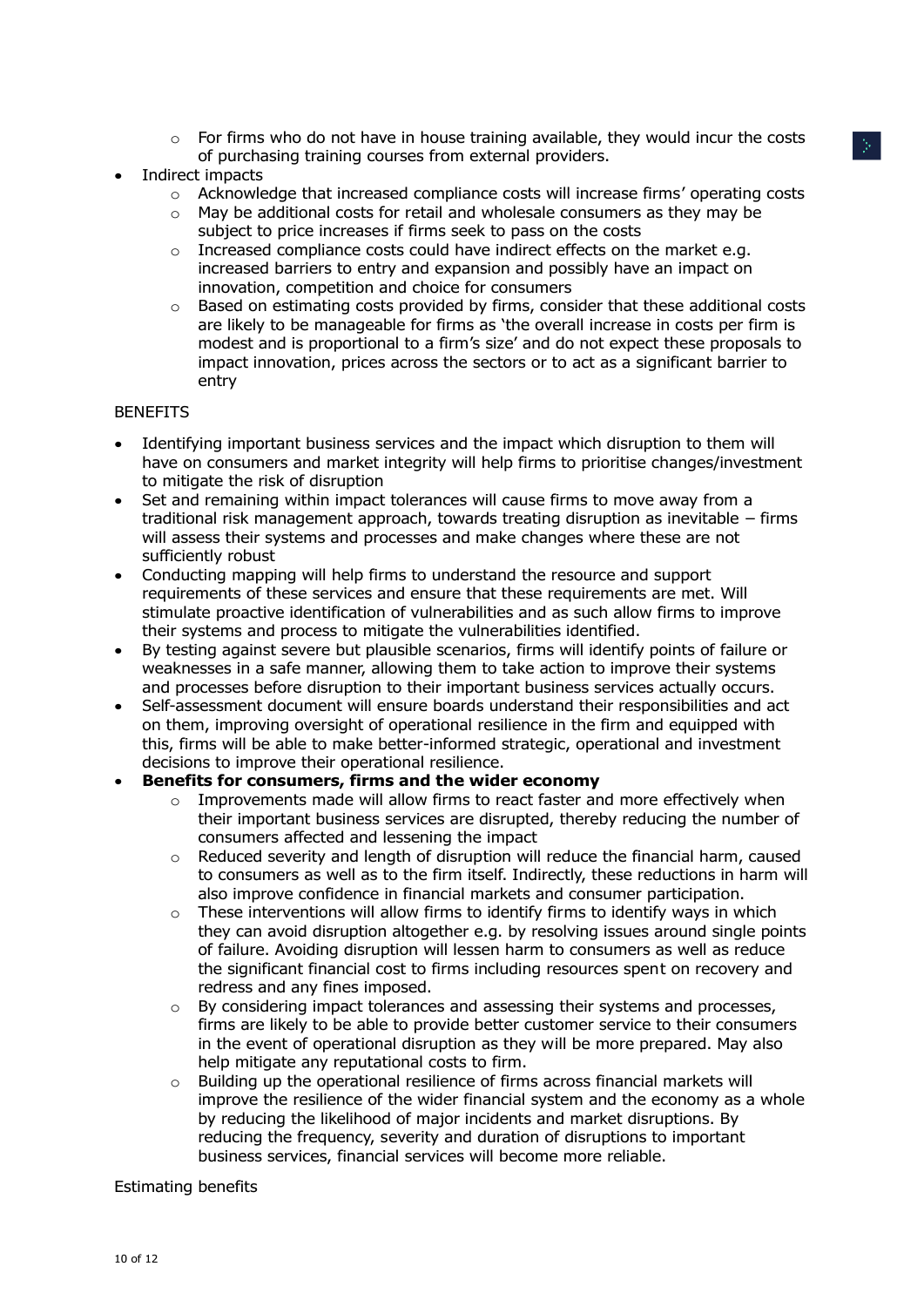- Recognise that estimating and quantifying benefits these proposals are designed to achieve is difficult and in some instances they have not attempted to quantify benefits because they believe that the scale of such benefits cannot be reliably estimated.
- Given the uncertainty involved in predicting the severity and frequency of disruptive events in the future, FCA have used incidents similar in significance and magnitude to events that have already happened in the UK financial markets as the best available proxy.
- Fines imposed range from hundreds of thousands to millions e.g. most severe case in 2018 was over £330m
- Estimating direct benefits to firms from data provided by 306 firms on their estimated cost of disruptions to the services provided to their consumers in the last 5 years
- Will not capture the cost of lost access to financial services and psychological distress resulting from disruption, except to the extent that this has resulted in redress being paid to consumers. Nor will it capture benefits to the stability of financial markets and to the wider economy.
- The disruptions identified and quantified by firms varied considerably in nature and scale, they included cloud service connectivity problems, delays in executing payments to third parties, service upgrade or migration problems, power outages, malicious attacks on their servers, and more. The cost of incidents ranged from hundred to tens of millions of pounds.
	- $\circ$  Of 306 respondents, 87 identified at least 1 incident in the last 5 years that led to quantifiable costs to their business (totalling £96.4m)
	- o A total of 108 individual incidents were reported to us, accounting for £68.2m of the total costs of £96.4m identified and with an average costs per incident of £631.5k
- Compared the evidence of the cost of disruptions against the total costs we expect to the industry as a whole over a 5 year horizon to illustrate how many incidents would need to be avoided for these proposals to be net beneficial
	- o Using an average incident cost of £631.5k and assuming no further benefit of the proposals beyond the direct costs avoided by firms, the proposals would be net beneficial if they led to the avoidance of around 530 incidents per year or if they reduced the severity of a proportionately high number of such events.
	- o The number of incidents was calculated as the break-even point using a 5 year Net Present Value with a discount rate of 3.5% in line with our approach to CBAs.
	- $\circ$  In practice, far fewer incidents would need to be avoided for the proposals to be net beneficial including all expected benefits identified, but hard to be precise.
	- $\circ$  Taking the major disruption that occurred in 2018 with a total cost of around £330m, the proposals would be net beneficial if they led to the avoidance of around 1 such event per year or if they reduced the severity of a proportionately high number of such events.
- These numbers are illustrative of the break-even point if the assumed avoided cost of disruption were the only benefit of our proposals.
- FCA believe that the benefits of the proposals will actually be delivered in the form of a combination of **avoidable costs** e.g. regulatory fines, costs of operational disruptions as well as in the form of continued access, avoided psychological distress and benefits to the stability of the financial system and wider economy that they have not been able to quantify.
- Believe proposals will be net beneficial in the short to medium term.